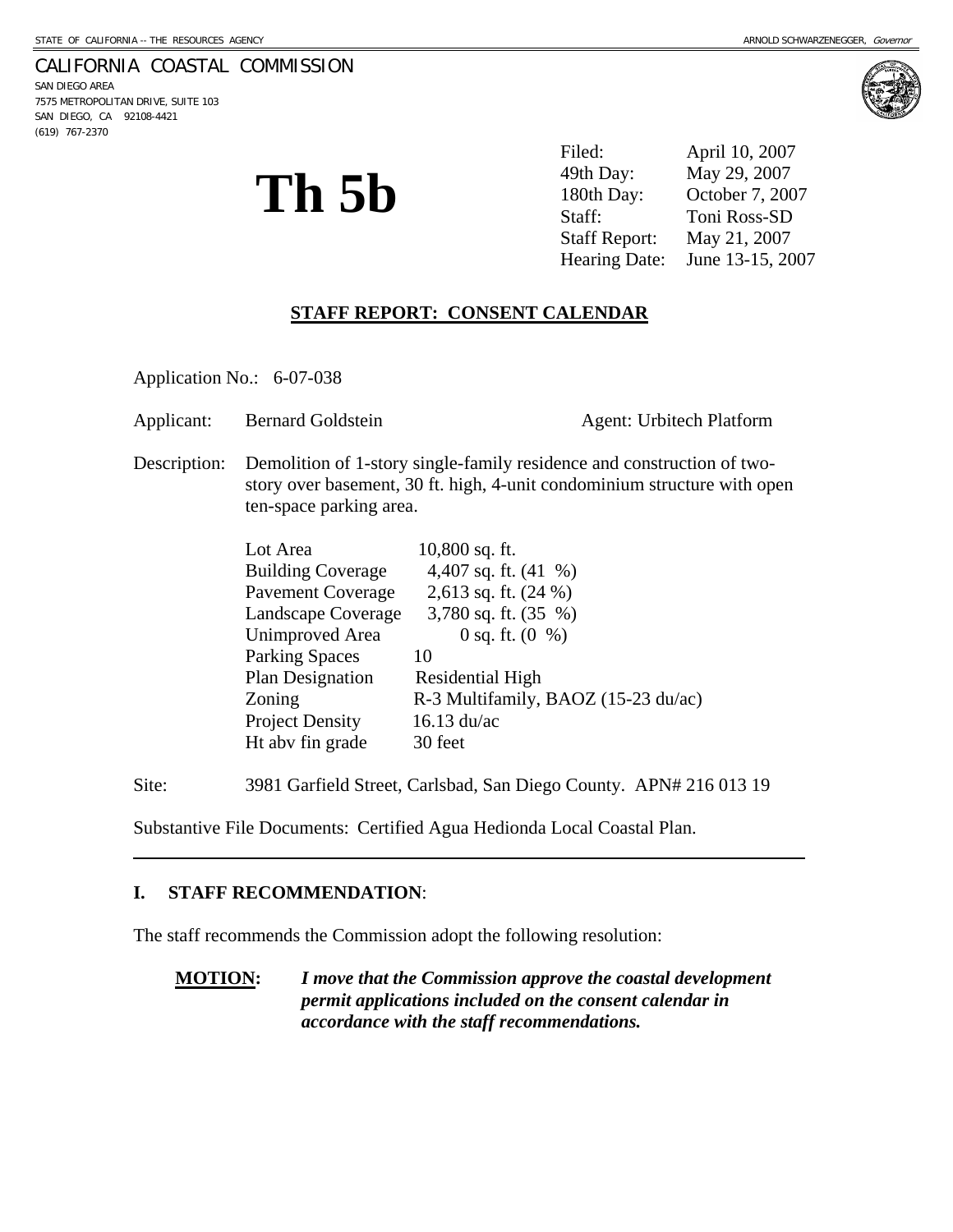### **STAFF RECOMMENDATION TO ADOPT CONSENT CALENDAR:**

Staff recommends a **YES** vote. Passage of this motion will result in approval of all the permits included on the consent calendar. The motion passes only by affirmative vote of a majority of the Commissioners present.

#### **II. Standard Conditions**.

See attached page.

### **III. Special Conditions**.

The permit is subject to the following conditions:

**1. Final Drainage Plans. PRIOR TO THE ISSUANCE OF THE COASTAL DEVELOPMENT PERMIT**, the applicants shall submit to the Executive Director for review and written approval, final drainage plans for the permitted development that have been approved by the City of Carlsbad. Said plans shall be in substantial conformance with the plans submitted with this application by Alta Consultants, date stamped received on 3/2/07, and shall include the following:

a. Runoff from the roof, driveway and other impervious surfaces shall be directed into pervious areas on the site (landscaped areas) for infiltration and/or percolation, prior to being conveyed off-site in a non-erosive manner.

The permittee shall undertake development in accordance with the approved final plans. Any proposed changes to the approved final plans shall be reported to the Executive Director. No changes to the approved final plans shall occur without an amendment to this coastal development permit unless the Executive Director determines that no amendment is legally required.

**2. Revised Landscaping Plan. PRIOR TO THE ISSUANCE OF THE COASTAL DEVELOPMENT PERMIT**, the applicant shall submit for the review and written approval of the Executive Director, a revised final landscape plan approved by the City of Carlsbad. Said landscape plan shall be in substantial conformance with the plans submitted with this application by Urbitech Platform dated March 2, 2007, except they shall be revised as follows:

a. The landscape palate shall emphasize the use of drought-tolerant native species, but use of drought-tolerant, non-invasive ornamental species and lawn area, is allowed as a small component. No plant species listed as problematic and/or invasive by the California Native Plant Society**,** the California Invasive Plant Council, or as may be identified from time to time by the State of California shall be employed or allowed to naturalize or persist on the site. No plant species listed as 'noxious weed' by the State of California or the U.S. Federal Government shall be utilized.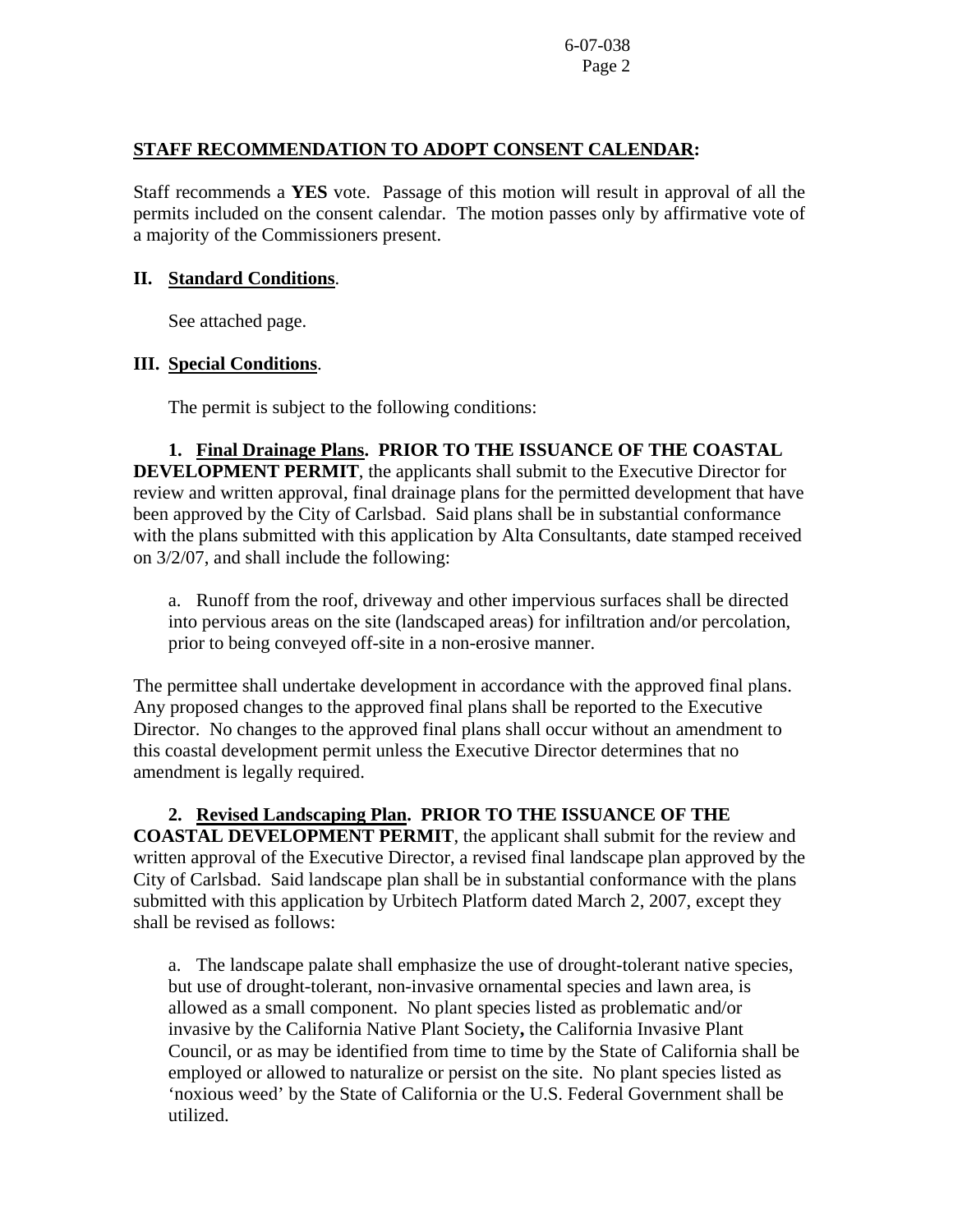b. A planting schedule that indicates that the planting plan shall be implemented within 60 days of completion residential construction

c. A written commitment by the applicant that all required plantings shall be maintained in good growing condition, and whenever necessary, shall be replaced with new plant materials to ensure continued compliance with applicable landscape screening requirements.

d. Rodenticides containing any anticoagulant compounds (including, but not limited to, Warfarin, Brodifacoum, Bromadiolone or Diphacinone) shall not be used.

e. Five years from the date of issuance of the coastal development permit, the applicant shall submit for review and written approval of the Executive Director, a landscape monitoring report, prepared by a licensed Landscape Architect or qualified Resource Specialist, that certifies the on-site landscaping is in conformance with the landscape plan approved pursuant to this Special Condition. The monitoring report shall include photographic documentation of plant species and plant coverage.

If the landscape monitoring report indicates the landscaping is not in conformance with or has failed to meet the performance standards specified in the landscaping plan approved pursuant to this permit, the applicant, or successors in interest, shall submit a revised or supplemental landscape plan for the review and written approval of the Executive Director. The revised landscaping plan must be prepared by a licensed Landscape Architect or Resource Specialist and shall specify measures to remediate those portions of the original plan that have failed or are not in conformance with the original approved plan.

The permittee shall undertake the development in accordance with the approved plans. Any proposed changes to the approved plans shall be reported to the Executive Director. No changes to the plans shall occur without a Coastal Commission approved amendment to this coastal development permit unless the Executive Director determines that no amendment is legally required.

 3. **Disposal of Graded Spoils.** Prior to the issuance of the coastal development permit, the applicant shall identify the location for the disposal of graded spoils. If the site is located within the coastal zone, a separate coastal development permit or permit amendment shall first be obtained from the California Coastal Commission or its successors in interest

# **IV. Findings and Declarations.**

The Commission finds and declares as follows:

# **A. Detailed Project Description/History**.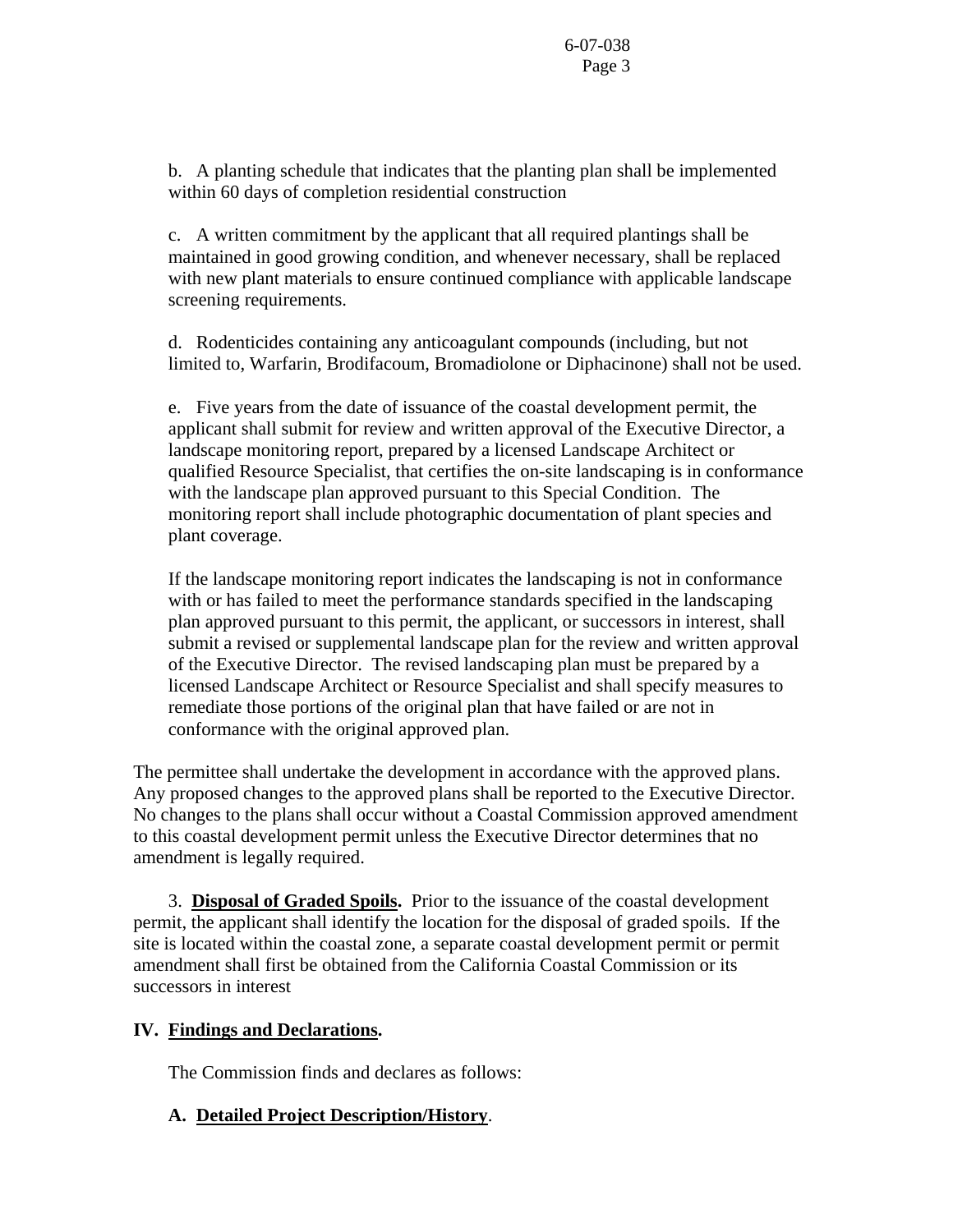The proposed development includes the demolition of a 1,703 sq. ft. single-story single family residence and the construction of four two-story single-family attached air space condominium units with mezzanine and underground basement. The site is relatively flat, but approximately 1,840 cubic yards of material will be excavated to construct the basement and exported offsite. Each condominium will be 3, 286 sq. ft. The project will include 10 parking spaces. Construction phase and permanent BMP's include silt fencing, Stormfilter catch basins and gravel bags protecting the existing storm drains. The proposed landscape plan does not include invasive species but does include native and non-native ornamental plants.

The project site is located on the southwest corner of Garfield Street and Chinquapin Avenue, approximately 300 feet east of Carlsbad Boulevard, and approximately 500 feet north of Agua Hedionda Lagoon in the City of Carlsbad. The surrounding area is characterized by a mixture of older, single-family homes and duplexes and newer high density, multi-family housing. There are no existing public views or scenic resources on or across the site. The site is designated Residential High (RH) with a Residential Multi-Family (R-3) zoning designation in the Agua Hedionda Lagoon LUP. The proposed development is consistent with these designations.

 **B. Biological Resources**. Coastal Act policies 30240 and 30251 restrict the alteration of natural landforms and protect sensitive habitats. Section 30231 of the Coastal Act requires that coastal waters are protected and runoff minimized.

The proposed development will not have an adverse impact on any sensitive habitat, and, as conditioned, will not result in erosion or adverse impacts to water quality, as adequate temporary erosion controls (construction BMPs) will be provided. Thus, the project is consistent with the resource protection policies of Chapter 3 of the Coastal Act.

 **C. Community Character /Visual Quality.** The development is located within an existing developed area and, as conditioned, will be compatible with the character and scale of the surrounding area and will not impact public views. Therefore, the Commission finds that the development, as conditioned, conforms to Section 30251 of the Coastal Act.

**D. Public Access/Parking**. As conditioned, the proposed development will not have an adverse impact on public access to the coast or to nearby recreational facilities. As conditioned, the proposed development conforms to Sections 30210 through 30214, Sections 30220 through 30224, Section 30252 and Section 30604(c) of the Coastal Act.

**E**. **Local Coastal Program.** The Agua Hedionda Lagoon plan area is the only uncertified segment in the City of Carlsbad's LCP; therefore, the Commission retains permit jurisdiction in this area with the standard of review being the Chapter 3 policies of the Coastal Act. As proposed, the development is consistent with Chapter 3 of the Coastal Act. Approval of the project will not prejudice the ability of the City of Carlsbad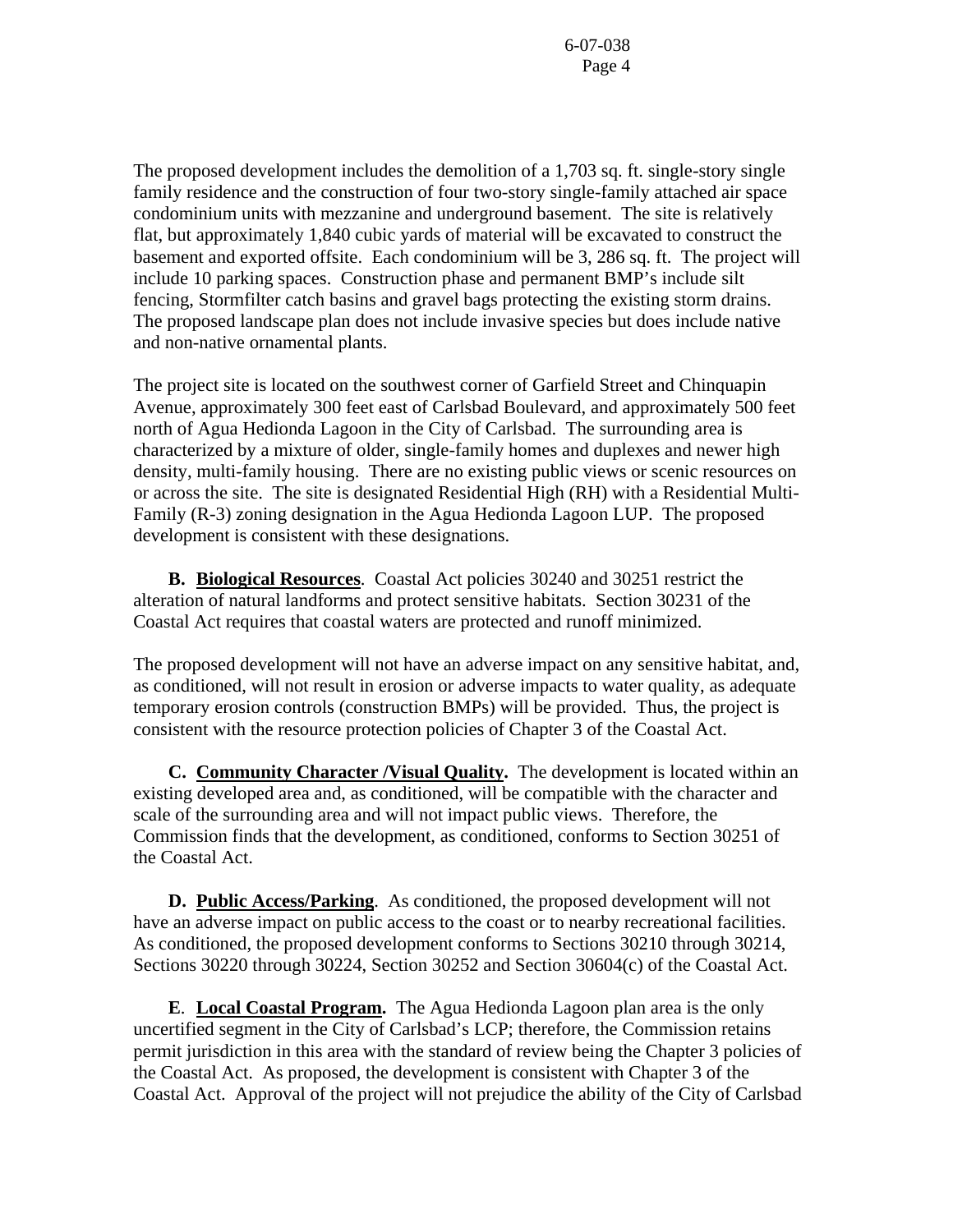to prepare a Local Coastal Program for the Agua Hedionda Lagoon plan area that is in conformity with the provisions of Chapter 3.

 **F**. **Consistency with the California Environmental Quality Act (CEQA).** There are no feasible alternatives or feasible mitigation measures available which would substantially lessen any significant adverse effect which the activity may have on the environment. Therefore, the Commission finds that the proposed project, as conditioned, is the least environmentally damaging feasible alternative and is consistent with the requirements of the Coastal Act to conform to CEQA.

# **STANDARD CONDITIONS:**

- 1. Notice of Receipt and Acknowledgment. The permit is not valid and development shall not commence until a copy of the permit, signed by the permittee or authorized agent, acknowledging receipt of the permit and acceptance of the terms and conditions, is returned to the Commission office.
- 2. Expiration. If development has not commenced, the permit will expire two years from the date on which the Commission voted on the application. Development shall be pursued in a diligent manner and completed in a reasonable period of time. Application for extension of the permit must be made prior to the expiration date.
- 3. Interpretation. Any questions of intent or interpretation of any condition will be resolved by the Executive Director or the Commission.
- 4. Assignment. The permit may be assigned to any qualified person, provided assignee files with the Commission an affidavit accepting all terms and conditions of the permit.
- 5. Terms and Conditions Run with the Land. These terms and conditions shall be perpetual, and it is the intention of the Commission and the permittee to bind all future owners and possessors of the subject property to the terms and conditions.

<sup>(</sup>G:\San Diego\Reports\2007\6-07-038 Goldstein stfrpt.doc)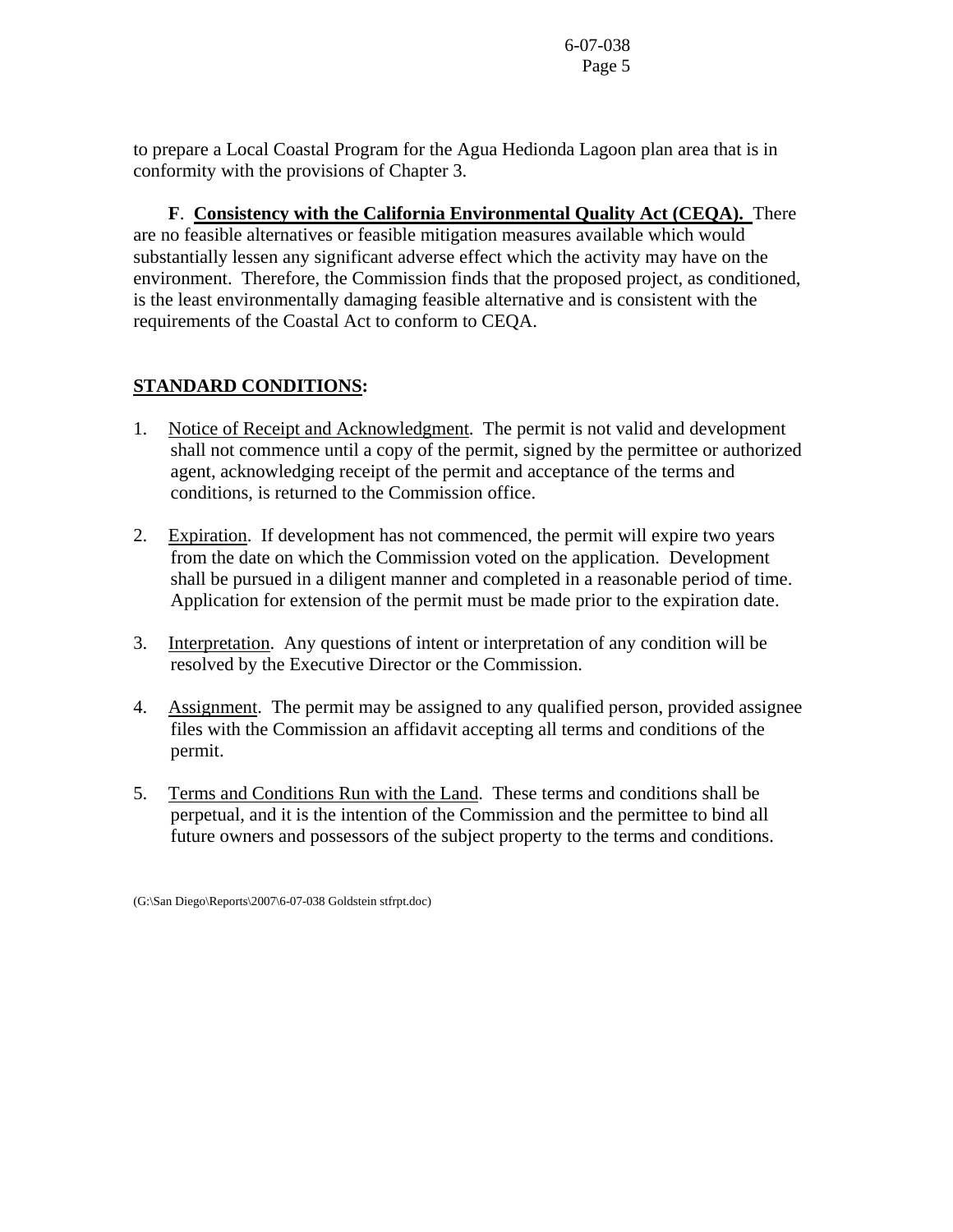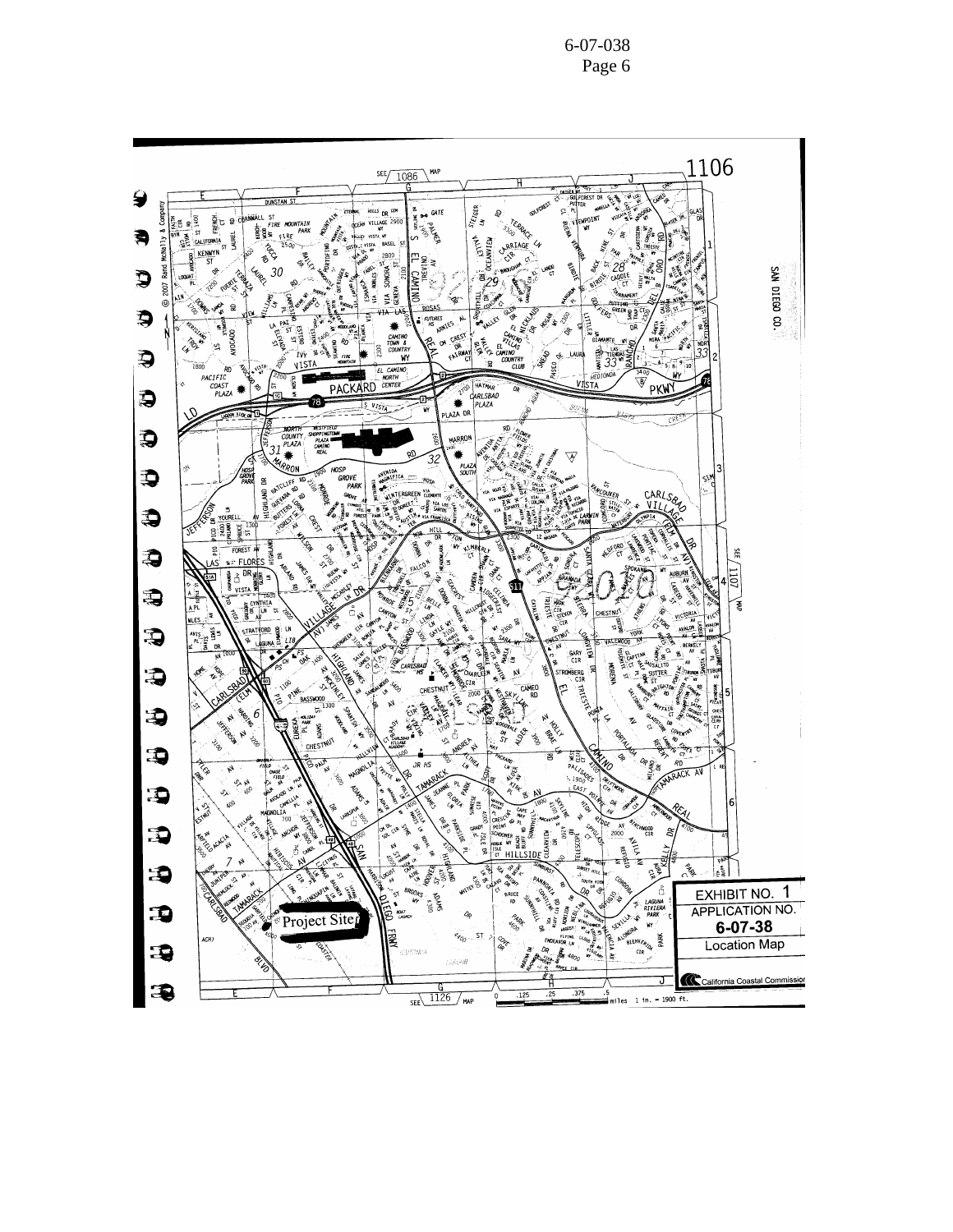